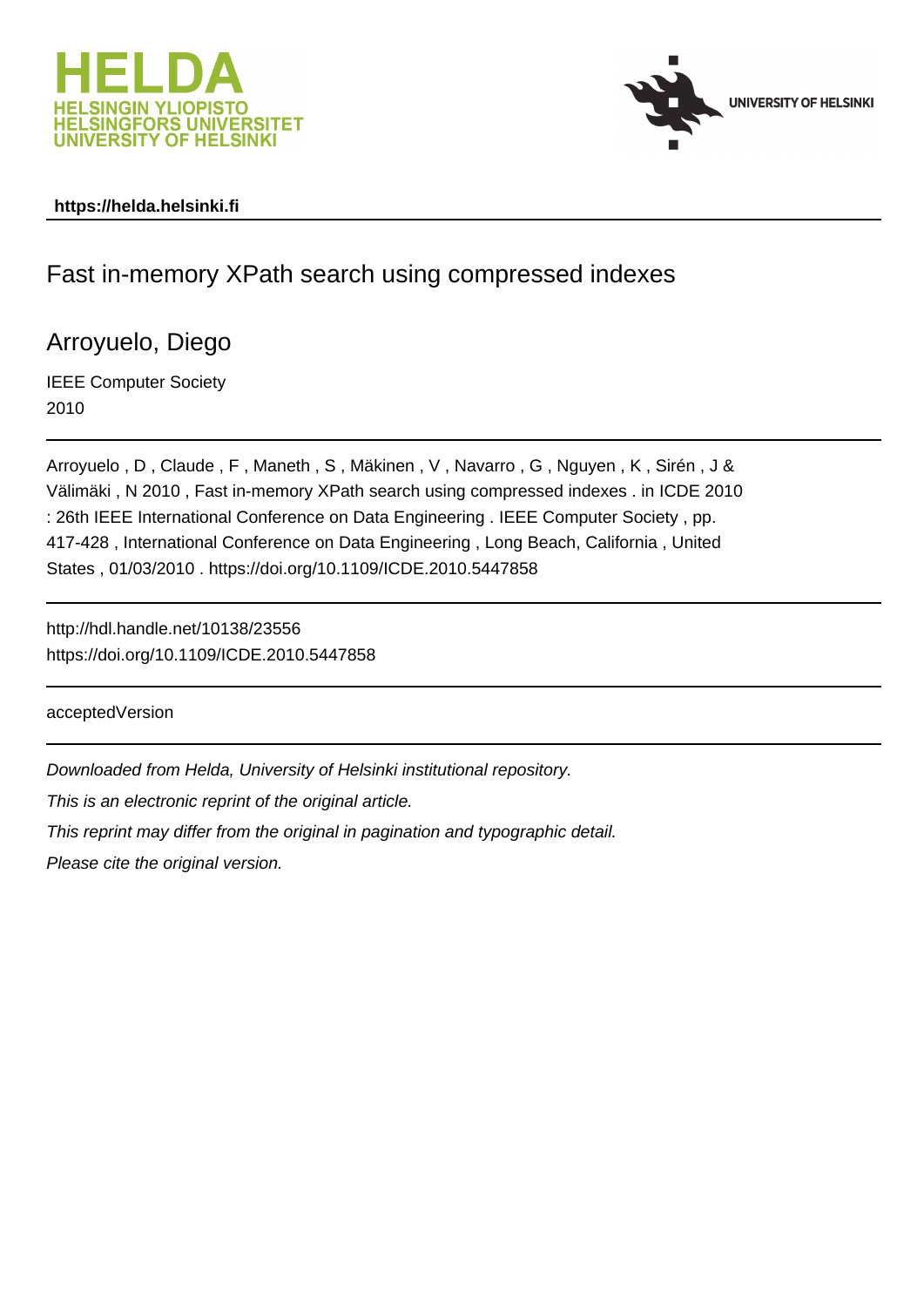# Fast In-Memory XPath Search using Compressed Indexes

Diego Arroyuelo <sup>#1</sup>, Francisco Claude <sup>\*2</sup>, Sebastian Maneth <sup>+%3</sup>, Veli Mäkinen <sup>†4</sup>, Gonzalo Navarro <sup>\$5</sup>, Kim Nguyễn <sup>+6</sup>, Jouni Sirén <sup>†7</sup>, Niko Välimäki <sup>†8</sup>

#*Yahoo! Research Latin America, Chile* darroyue@dcc.uchile.cl <sup>∗</sup>*David R. Cheriton School of Computer Science, University of Waterloo, Canada* <sup>2</sup>fclaude@cs.uwaterloo.ca <sup>+</sup>*NICTA, Australia* <sup>3</sup>sebastian.maneth@nicta.com.au,  $6$ kim.nguyen@nicta.com.au

*Abstract***— A large fraction of an XML document typically consists of text data. The XPath query language allows text search via the equal, contains, and starts-with predicates. Such predicates can be efficiently implemented using a compressed self-index of the document's text nodes. Most queries, however, contain some parts querying the text of the document, plus some parts querying the tree structure. It is therefore a challenge to choose an appropriate evaluation order for a given query, which optimally leverages the execution speeds of the text and tree indexes. Here the SXSI system is introduced. It stores the tree structure of an XML document using a bit array of opening and closing brackets plus a sequence of labels, and stores the text nodes of the document using a global compressed self-index. On top of these indexes sits an XPath query engine that is based on tree automata. The engine uses fast counting queries of the text index in order to dynamically determine whether to evaluate top-down or bottom-up with respect to the tree structure. The resulting system has several advantages over existing systems: (1) on pure tree queries (without text search) such as the XPathMark queries, the SXSI system performs on par or better than the fastest known systems MonetDB and Qizx, (2) on queries that use text search, SXSI outperforms the existing systems by 1–3 orders of magnitude (depending on the size of the result set), and (3) with respect to memory consumption, SXSI outperforms all other systems for counting-only queries.**

#### I. INTRODUCTION

As more and more data is stored, transmitted, queried, and manipulated in XML form, the popularity of XPath and XQuery as languages for querying semi-structured data spreads faster. Solving those queries efficiently has proved to be quite challenging, and has triggered much research. Today there is a wealth of public and commercial XPath/XQuery engines, apart from several theoretical proposals.

In this paper we focus on XPath, which is simpler and forms the basis of XQuery. XPath query engines can be roughly divided into two categories: *sequential* and *indexed*. In the former, which follows a *streaming* approach, no preprocessing of the XML data is necessary. Each query must sequentially read the whole collection, and the goal is to be as close as

†*Dept. of Computer Science, University of Helsinki, Finland* vmakinen@cs.helsinki.fi jltsiren@cs.helsinki.fi nvalimak@cs.helsinki.fi

\$*Dept. of Computer Science, University of Chile, Chile* <sup>5</sup>gnavarro@dcc.uchile.cl %*CSE, University of New South Wales, Australia*

possible to making just one pass over the data, while using as little main memory as possible to hold intermediate results and data structures. Instead, the indexed approach preprocesses the XML collection to build a data structure on it, so that later queries can be solved without traversing the whole collection. A serious challenge of the indexed approach is that the index can use much more space than the original data, and thus may have to be manipulated on disk. There are two approaches for dealing with this problem: (1) to load the index only partially (by using clever clustering techniques), or (2) to use less powerful indexes which require less space. Examples of systems using these approaches are Qizx/DB [1], MonetDB/XQuery [2] and Tauro [3].

In this work we aim at an index for XML that uses little space compared to the size of the data, so that the indexed collection can fit in main memory for moderate-sized data, thereby solving XPath queries without any need of resorting to disk. An in-memory index should outperform streaming approaches, even when the data fits in RAM. Note that usually, main memory XML query systems (such as Saxon [4], Galax [5], Qizx/Open [1], etc.) use machine pointers to represent XML data. We observed that on various well-established DOM implementations, this representation blows up memory consumption to about 5–10 times the size of the original XML document.

An XML collection can be regarded essentially as a *text collection* (that is, a set of strings) organized into a *tree structure*, so that the strings correspond to the text data and the tree structure corresponds to the nesting of tags. The problem of manipulating text collections within compressed space is now well understood [6]–[8], and also much work has been carried out on compact data structures for trees (see, e.g., [9] and references therein). In this paper we show how both types of compact data structures can be integrated into a compressed index representation for XML data, which is able to efficiently solve XPath queries.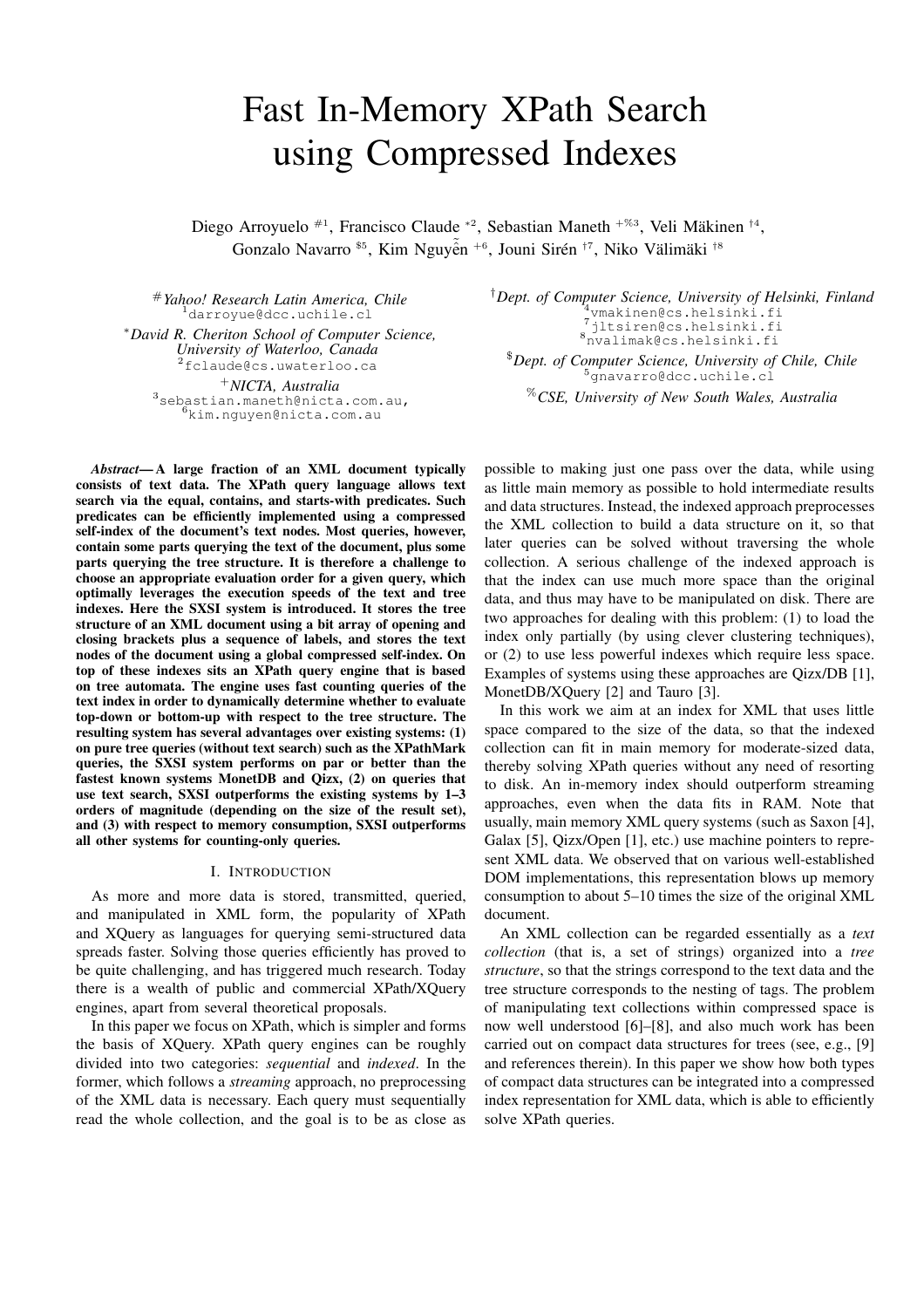A feature inherited from its components is that the compressed index *replaces* the XML collection, in the sense that the data (or any part of it) can be efficiently reproduced from the index (and thus the data itself can be discarded). The result is called a *self-index*, as the data is inextricably tied to its index. A self-index for XML data was recently proposed [10], [11], yet its support for XPath is reduced to a very limited class of queries that are handled particularly well.

The main value of our work is to provide the first practical and public tool for compressed indexing of XML data, dubbed *Succinct XML Self-Index* (SXSI), which takes little space, solves a significant portion of XPath (currently we support at least *Core XPath* [12], i.e., all navigational axes, plus the three text predicates = (equality), *contains*, and *starts-with*), and largely outperforms the best public softwares supporting XPath we are aware of, namely MonetDB and Qizx. The main challenges in achieving our results have been to obtain practical implementations of compact data structures (for texts, trees, and others) that are at a theoretical stage, to develop new compact schemes tailored to this particular problem, and to develop query processing strategies tuned for the specific cost model that emerges from the use of these compact data structures. The limitations of our scheme are that it is inmemory (this is a basic design decision, actually), that it is static (i.e., the index must be rebuilt when the XML data changes), and that it does not handle XQuery. The last two limitations are subject of future work.

#### II. BASIC CONCEPTS AND MODEL

We regard an XML collection as  $(i)$  a set of strings and  $(ii)$  a labeled tree. The latter is the natural XML parse tree defined by the hierarchical tags, where the (normalized) tag name labels the corresponding node. We add a dummy root so that we have a tree instead of a forest. Moreover, each text node is represented as a leaf labeled #. Attributes are handled as follows in this model. Each node with attributes is added a single child labeled  $\theta$ , and for each attribute  $\theta$  attribute of the node, we add a child labeled attr to its @-node, and a leaf child labeled % to the attr-node. The text content value is then associated to that leaf. Therefore, there is exactly one string content associated to each tree leaf. We will refer to those strings as *texts*.

Let us call  $T$  the set of all the texts and  $u$  its total length measured in symbols, *n* the total number of tree nodes,  $\Sigma$ the alphabet of the strings and  $\sigma = |\Sigma|$ , t the total number of different tag and attribute names, and  $d$  the number of texts (or tree leaves). These receive *text identifiers* which are consecutive numbers assigned in a left-to-right parsing of the data. In our implementation  $\Sigma$  is simply the set of byte values 1 to 255, and 0 will act as a special terminator called \$. This symbol occurs exactly once at the end of each text in  $T$ . We can easily support multi-byte encodings such as Unicode.

To connect tree nodes and texts, we define *global identifiers*, which give unique numbers to both internal and leaf nodes, in depth-first preorder. Fig. 1 shows a toy collection (top left) and our model of it (top right), as well as its representation using our data structures (bottom), which serves as a running example for the rest of the paper. In the model, the tree is formed by the solid edges, whereas dotted edges display the connection with the set of texts. We created a dummy root labeled  $\&$ , as well as dummy internal nodes #,  $\&$ , and  $\&$ . Note how the attributes are handled. There are 6 texts, which are associated to the tree leaves and receive consecutive text numbers (marked in italics at their right). Global identifiers are associated to each node and leaf (drawn at their left). The conversion between tag names and symbols, drawn within the bottom-left component, is used to translate queries and to recreate the XML data, and will not be further mentioned.

Some notation and measures of compressibility follow, preceding a rough description of our space complexities. Logarithms will be in base 2. The *empirical* k*-th order entropy* [13] of a sequence S over alphabet  $\sigma$ ,  $H_k(S) \leq \log \sigma$ , is a lower bound to the output size per symbol of any  $k$ -th order compressor applied to S. We will build on self-indexes able of handling text collections  $T$  of total length  $u$  within  $uH_k(T)+o(u \log \sigma)$  bits [6], [8], [14]. On the other hand, representing an unlabeled tree of n nodes requires  $2n - O(\log n)$ bits, and several representations using  $2n + o(n)$  bits support many tree query and navigation operations in constant time (e.g., [9]). The labels require in principle other  $n \log t$  bits. Sequences S can be stored within  $|S| \log \sigma(1+o(1))$  bits (and even  $|S|H_0(S)+o(|S|\log\sigma)$ , so that any element  $S[i]$  can be accessed, and they can also answer queries  $rank_c(S, i)$  (the number of c's in  $S[1, i]$ ) and  $select_c(S, j)$  (the position of the j-th c in S) efficiently [14]–[16]. These are essential building blocks for more complex functionalities, as seen later.

The final space requirement of our index will include:

- 1)  $uH_k(T) + o(u \log \sigma)$  bits for representing the text collection  $T$  in self-indexed form. This supports the string searches of XPath and can (slowly) reproduce any text.
- 2)  $2n + o(n)$  bits for representing the tree structure. This supports many navigational operations in constant time.
- 3)  $d \log d + o(d \log d)$  bits for the string-to-text mapping, e.g., to determine to which text a string position belongs, or restricting string searches to some texts.
- 4) Optionally,  $u \log \sigma$  or  $uH_k(T) + o(u \log \sigma)$  bits, plus  $O(d \log \frac{u}{d})$ , to achieve faster text extraction than in 1).
- 5)  $4n \log t + O(n)$  bits to represent the tags in a way that they support very fast XPath searches.
- 6)  $2n+o(n)$  bits for mapping between tree nodes and texts.

As a practical yardstick: without the extra storage of texts (item 4) the memory consumption of our system is about the size of the original XML file (and, being a self-index, includes it!), and with the extra store the memory consumption is between 1 and 2 times the size of the original XML file.

In Section III we describe our representation of the set of strings, including how to obtain text identifiers from text positions. This explains items 1, 3, and 4 above. Section IV describes our representation for the tree and the labels, and the way the correspondence between tree nodes and text identifiers works. This explains items 2, 5, and 6. Section V describes how we process XPath queries on top of these compact data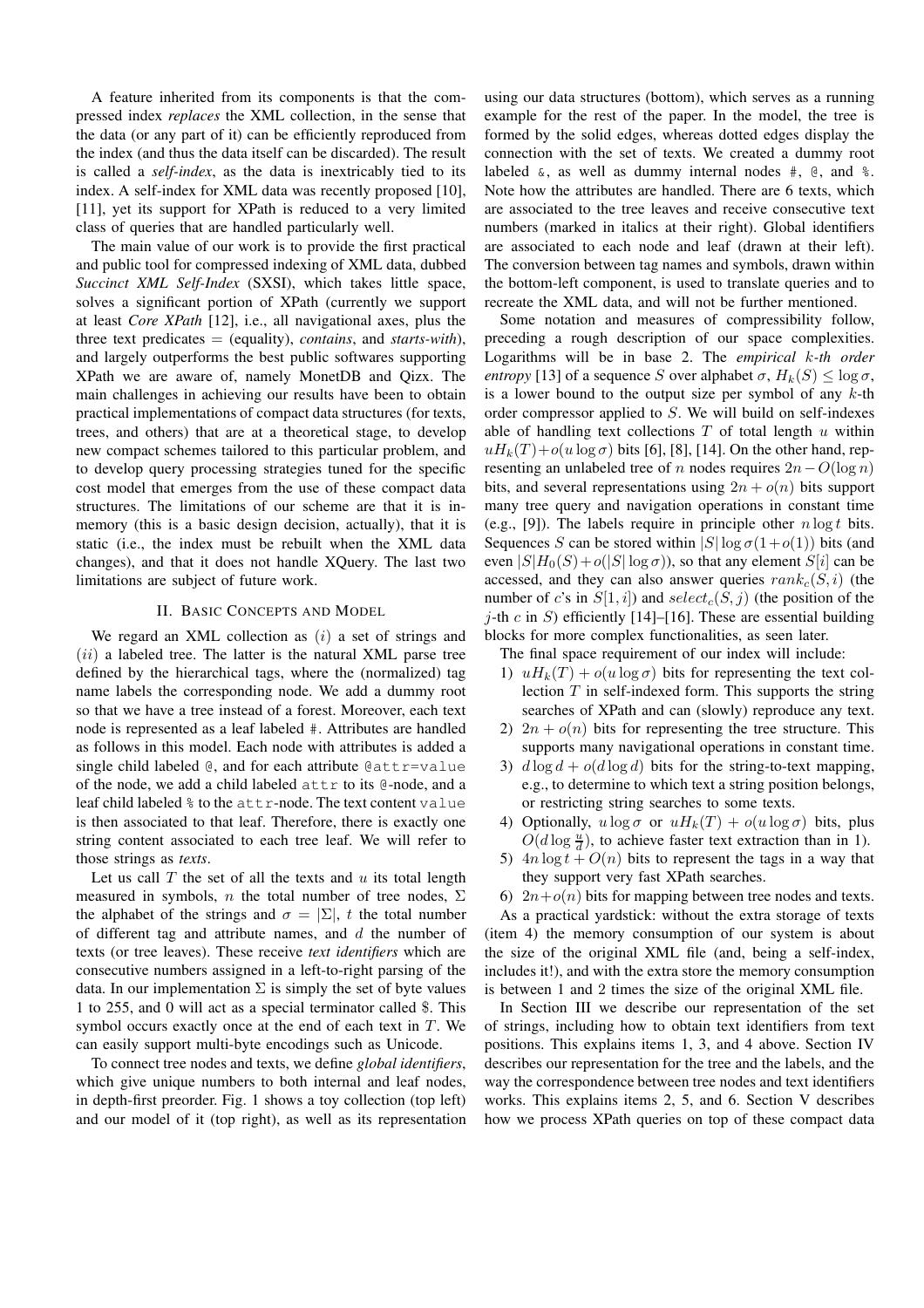

Fig. 1. Our running example on representing an XML collection.

structures. In Section VI we empirically compare our SXSI engine with the most relevant public engines we are aware of.

# III. TEXT REPRESENTATION

Text data is represented as a succinct full-text self-index [6] that is generally known as the *FM-index* [17]. The index supports efficient pattern matching that can be easily extended to support different XPath predicates.

# *A. FM-Index and Backward Searching*

Given a string  $T$  of total length  $u$ , from an alphabet of size σ, the *alphabet-friendly FM-index* [14] requires  $uH_k(T)$  +  $o(u \log \sigma)$  bits of space. The index supports counting the number of occurrences of a pattern P in  $O(|P| \log \sigma)$  time. Locating the occurrences takes extra  $O(\log^{1+\epsilon} u)$  time per answer, for any constant  $\epsilon > 1$ .

The FM-index is based on the Burrows–Wheeler transform (BWT) of string  $T$  [18]. Assume  $T$  ends with the special endmarker \$. Let  $M$  be a matrix whose rows are all the cyclic rotations of  $T$  in lexicographic order. The last column  $L$  of  $M$ forms a permutation of T which is the BWT string  $L = T^{bwt}$ . The matrix is only conceptual; the FM-index uses only on the  $T^{bwt}$  string. See Fig. 1 (bottom right). Note  $L[i]$  is the symbol preceding the *i*-th lexicographically smallest row of  $M$ .

The resulting permutation is reversible. The first column of  $M$ , denoted  $F$ , contains all symbols of  $T$  in lexicographic order. There exists a simple last-to-first mapping from symbols in L to F [17]: Let  $C[c]$  be the total number of symbols in T that are lexicographically less than c. Now the *LF-mapping* can be defined as  $LF(i) = C[L[i]] + rank_{L[i]}(L, i)$ . The symbols of  $T$  can be read in reverse order by starting from the end-marker location i and applying  $LF(i)$  recursively: we get

 $T^{bwt}[i], T^{bwt}[LF(i)], T^{bwt}[LF(LF(i))]$  etc. and finally, after u steps, get the first symbol of T. The values  $C[c]$  can be stored in a small array of  $\sigma \log u$  bits. Function  $rank_c(L, i)$ can be computed in  $O(\log \sigma)$  time with a *wavelet tree* data structure requiring only  $uH_k(T) + o(u \log \sigma)$  bits [14], [15].

Pattern matching is supported via *backward searching* on the BWT [17]. Given a pattern  $P[1, m]$ , the backward search starts with the range  $[sp, ep] = [1, u]$  of rows in M. At each step  $i \in \{m, m-1, \ldots, 1\}$  of the backward search, the range [sp, ep] is updated to match all rows of  $M$  that have  $P[i, m]$ as a prefix. New range  $[sp', ep']$  is given by  $sp' = C[P[i]] +$  $rank_{P[i]}(L, sp-1) + 1$  and  $ep' = C[P[i]] + rank_{P[i]}(L, ep)$ . Each step takes  $O(\log \sigma)$  time [14], and finally  $ep - sp + 1$ gives the number of times  $P$  occurs in  $T$ .

To find out the location of each occurrence, the text is traversed backwards from each  $sp \le i \le sp$  (virtually, using LF on T bwt) until a *sampled* position is found. This is a sampling carried out at regular text positions, so that the corresponding positions in  $T^{bwt}$  are marked in a bitmap  $B_s[1, u]$ , and the text position corresponding to  $T^{bwt}[i]$ , if  $B_s[i] = 1$ , is stored at a samples array  $P_s[rank_1(B_s, i)]$ . If every *l*-th position of T is sampled, the extra space is  $O((n/l) \log n)$  (including the compressed  $B_s$  [19]) and the locating takes  $O(l \log \sigma)$  time per occurrence. Using  $l = \Theta(\log^{1+\epsilon} u/\log \sigma)$  yields  $o(u \log \sigma)$ extra space and  $O(\log^{1+\epsilon} u)$  locating time.

# *B. Text Collection and Queries*

The textual content of the XML data is stored as \$ terminated strings so that each text corresponds to one string. Let  $T$  be the concatenated sequence of  $d$  texts. The sampling is extended to include all text beginning positions, and to record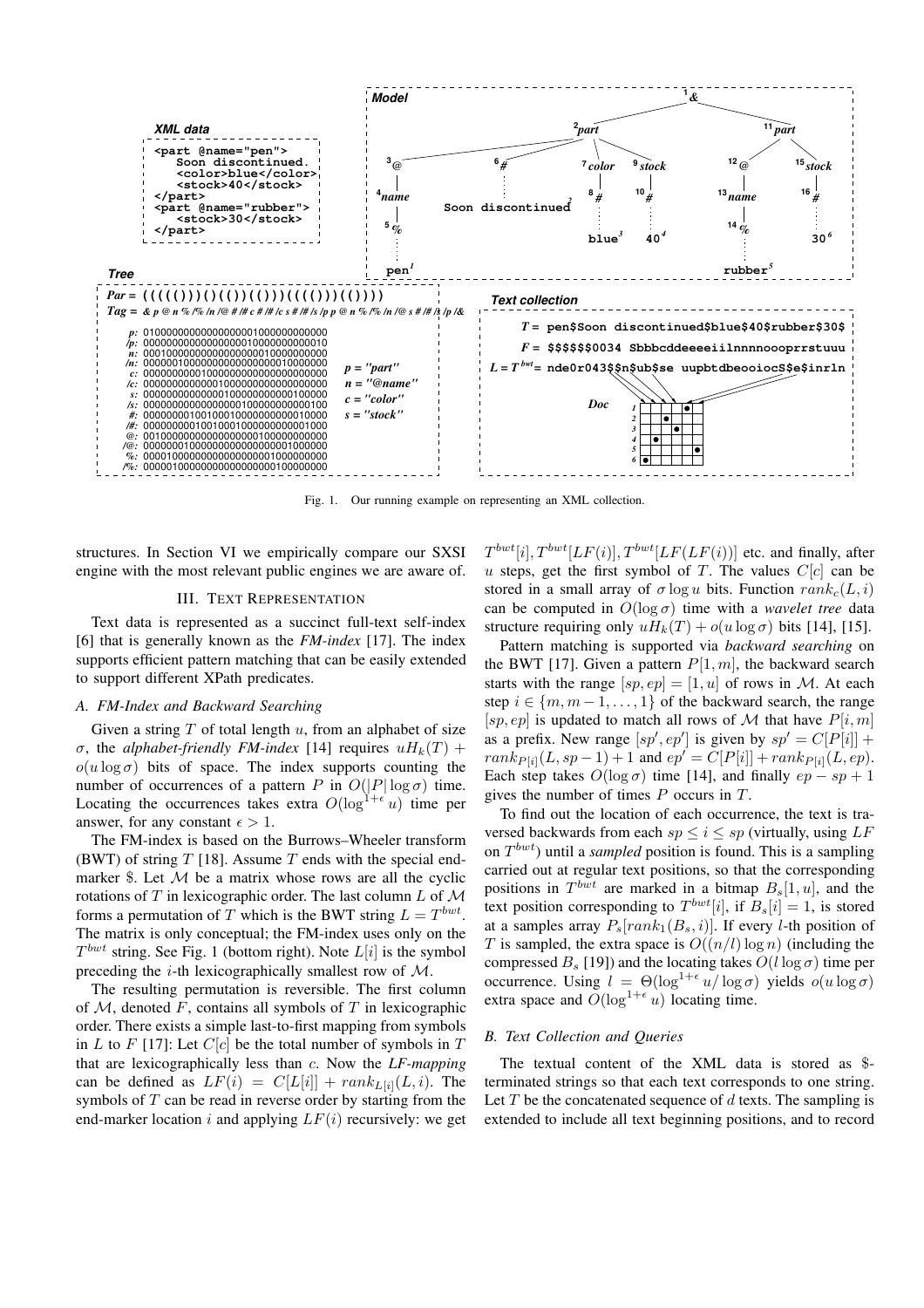both the text identifier and the offset inside it. Since there are several  $\hat{s}$ 's in  $T$ , we fix a special ordering such that the end-marker of the *i*-th text will appear at  $F[i]$  in M (see Fig. 1, bottom right). This generates a valid  $T^{bwt}$  of all the texts and makes it easy to extract the  $i$ -th text starting from its \$-terminator. The type of wavelet tree actually used was a Huffman-shaped one using uncompressed bitmaps inside [20].

Now  $T^{bwt}$  contains all end-markers in some permuted order. This permutation is represented with a data structure Doc, that maps from positions of \$s in  $T^{bwt}$  to text numbers, and also allows two-dimensional range searching [21] (see Fig. 1, bottom right). Thus the text corresponding to a terminator  $T^{bwt}[i] =$  \$ is  $Doc[rank_{\$}(T^{bwt}, i)]$ . Furthermore, given a range [ $sp, ep$ ] of  $T^{bwt}$  and a range of text identifiers [x, y], Doc can be used to output identifiers of all \$-terminators within  $[sp, ep] \times [x, y]$  range in  $O(\log d)$  time per answer. In practice, because we only use the simpler functionality in the current implementation, Doc is implemented as a plain array using  $d \log d$  bits.

The basic pattern matching feature of the FM-index can be extended to support XPath functions such as *starts-with*, *endswith, contains, and operators =,*  $\leq$ *,*  $\lt$ *,*  $\gt$ *,*  $\geq$  *for lexicographic* ordering. Given a pattern and a range of text identifiers to be searched, these functions return all text identifiers that match the query within the range. In addition, existential (is there a match in the range?) and counting (how many matches in the range?) queries are supported. Time complexities are  $O(|P| \log \sigma)$  for the search phase, plus an extra for reporting:

*1) starts-with* $(P, [x, y])$ : The goal is to find texts in  $[x, y]$ range prefixed by the given pattern  $P$ . After the normal backward search, the range  $[sp, ep]$  in  $T^{bwt}$  contains the endmarkers of all the texts prefixed by P. Now  $[sp, ep] \times [x, y]$ can be mapped to Doc, and existential and counting queries can be answered in  $O(\log d)$  time. Matching text identifiers can be reported in  $O(\log d)$  time per identifier.

2) ends-with $(P, [x, y])$ : Backward searching is localized to texts  $[x, y]$  by choosing  $[sp, ep] = [x, y]$  as the starting interval. After the backward search, the resulting range  $[sp, ep]$  contains all possible matches, thus, existential and counting queries can be answered in constant time. To find out text identifiers for each occurrence, text must be traversed backwards to find a sampled position. Cost is  $O(l \log \sigma)$  per answer.

*3) operator* =  $(P, [x, y])$ : texts that are equal to P, and in range, can be found as follows. Do the backward search as in *ends-with*, then map to the \$-terminators like in *starts-with*. Time complexities are same as in *starts-with*.

*4) contains* $(P, [x, y])$ : To find texts that contain P, we start with the normal backward search and finish like in *ends-with*. In this case there might be several occurrences inside one text, which have to be filtered. Thus, the time complexity is proportional to the total number of occurrences,  $O(l \log \sigma)$ for each. Existential and counting queries are as slow as reporting queries, but the  $O(|P| \log \sigma)$ -time counting of all the occurrences of P can still be useful for query optimization.

*5) operators*  $\leq, \leq, \geq, \geq$ : The operator  $\leq$  matches texts that are lexicographically smaller than or equal to the given

pattern. It can be solved like the *starts-with* query, but updating only the *ep* of each backward search step, while  $sp = 1$  stays constant. If at some point there are no occurrences of  $P[i] = c$ within the prefix  $L[1, ep]$ , we find those of smaller symbols,  $ep = C[c]$ , and continue for  $P[1, i - 1]$ . Other operators can be supported analogously, and costs are as for *starts-with*.

The new XPath extension, *XPath Full Text 1.0* [22], suggests a wider selection of functionality for text searching. Implementation of these extensions requires regular expression and approximate searching functionalities, which can be supported within our index using the general *backtracking framework* [23]: The idea is to alter the backward search to branch recursively to different ranges  $[sp', ep']$  representing the suffixes of the text prefixes (i.e. substrings). This is done by computing  $sp'_c = C[c] + rank_c(L, sp-1) + 1$  and  $ep'_c =$  $C[c]$  +  $rank_c(L, ep)$  for all  $c \in \Sigma$  at each step and recursing on each  $[sp'_c, ep'_c]$ . Then the pattern (or regular expression) can be compared with all substrings of the texts, allowing to search for approximate occurrences [23]. The running time becomes exponential in the number of errors allowed, but different branch-and-bound techniques can be used to obtain practical running times [24], [25]. We omit further details, as these extensions are out of the scope of this paper.

#### *C. Construction and Text Extraction*

The FM-index can be built by adapting any BWT construction algorithm. Linear time algorithms exist for the task, but their practical bottleneck is the peak memory consumption. Although there exist general time- and space-efficient construction algorithms, it turned out that our special case of text collection admits a tailored incremental BWT construction algorithm [26] (see the references and experimental comparison therein for previous work on BWT construction): The text collection is split into several smaller collections, and a temporary index is built for each of them separately. The temporary indexes are then merged, and finally converted into a static FM-index.

The BWT allows extracting the  $i$ -th text by successively applying LF from  $T^{bwt}[i]$ , at  $O(\log \sigma)$  cost per extracted symbol. To enable faster text extraction, we allow storing the texts in plain format in  $n \log \sigma$  bits, or in an enhanced LZ78compressed format (derived from the LZ-index [27]) using  $uH_k(T)+o(u \log \sigma)$  bits. These secondary text representations are coupled with a delta-encoded bit vector storing starting positions of each text in T. This bitmap requires  $O(d \log \frac{u}{d})$ more bits.

# IV. TREE REPRESENTATION

#### *A. Data Representation*

The tree structure of an XML collection is represented by the following compact data structures, which provide navigation and indexed access to it. See Fig. 1 (bottom left).

*1) Par:* The *balanced parentheses* representation [28] of the tree structure. This is obtained by traversing the tree in *depth-first-search* (DFS) order, writing a "(" whenever we arrive at a node, and  $a$  ")" when we leave it (thus it is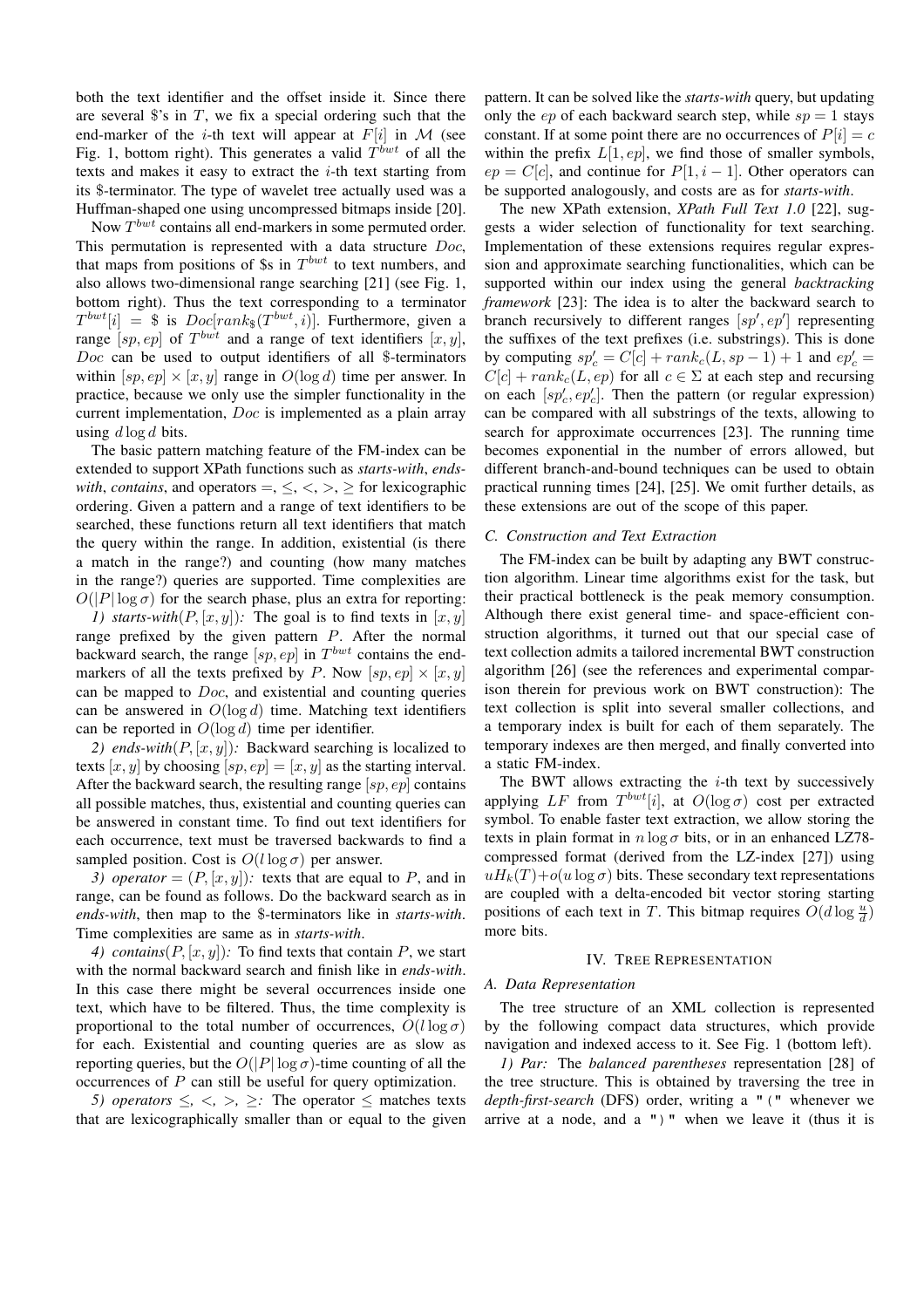easily produced during the XML parsing). In this way, every node is represented by a pair of matching opening and closing parentheses. A tree node will be identified by the position of its opening parenthesis in *Par* (that is, a node will be just an integer index within *Par*). In particular, we will use the balanced parentheses implementation of Sadakane [9], which supports a very complete set of operations, including finding the i-th child of a node, in constant time. Overall *Par* uses  $2n + o(n)$  bits. This includes the space needed for constanttime binary *rank* on *Par*, which are very efficient in practice.

*2) Tag:* A sequence of the tag identifiers of each tree node, including an opening and a closing version of each tag, to mark the beginning and ending point of each node. These tags are numbers in [1, 2t] and are aligned with *Par* so that the tag of node i is simply *Tag*[i].

We will also need rank and select queries on *Tag*. Several sequence representations supporting these are known [20]. Given that *Tag* is not too critical in the overall space, but it is in time, we opt for a practical representation that favors speed over space. First, we store the tags in an array using  $\lceil \log 2t \rceil$  bits per field, which gives constant time access to *Tag*[i]. The rank and select queries over the sequence of tags are answered by a second structure. Consider the binary matrix  $R[1..2t][1..2n]$  such that  $R[i, j] = 1$  if  $Tag[j] = i$ . We represent each row of the matrix using Okanohara and Sadakane's structure sarray [29]. Its space requirement for each row *i* is  $k_i \log \frac{2n}{k_i} + k_i(2 + o(1))$  bits, where  $k_i$  is the number of times symbol i appears in *Tag*. The total space of both structures adds up to  $2n \log(2t) + 2nH_0(Tag) + n(2 +$  $o(1)$ )  $\leq 4n \log t + O(n)$  bits. They support access and *select* in  $O(1)$  time, and *rank* in  $O(\log n)$  time.

# *B. Tree Navigation*

We define the following operations over the tree structure, which will be useful to support XPath queries over the tree. Most of these operations are supported in constant time, except when a rank over *Tag* is involved. Let tag be a tag identifier.

*1) Basic Tree Operations:* These are direcly inherited from Sadakane's implementation [9]. We mention only the most important ones for this paper; x is a node (a position in  $Par$ ).

- Close $(x)$ : The closing parenthesis matching  $Par[x]$ . If x is a small subtree this takes a few local accesses to  $Par$ , otherwise a few non-local table accesses.
- Preorder(x) =  $rank(Par, i)$ : Preorder number of x.
- SubtreeSize $(x) = (\text{Close}(x) x + 1)/2$ : Number of nodes in the subtree rooted at  $x$ .
- IsAncestor $(x, y) = x \leq y \leq \text{Close}(x)$ : Whether x is an ancestor of y.
- FirstChild $(x) = x + 1$ : First child of x, if any.
- NextSibling(x) = Close(x) + 1: Next sibling of x, if any.
- Parent $(x)$ : Parent of x. Somewhat costlier than  $Cose(x)$ in practice, because the answer is less likely to be near  $x$  in  $Par.$

*2) Connecting to Tags:* The following operations are essential for our fast XPath evaluation.

- SubtreeTags $(x, tag)$ : Returns the number of occurrences of tag within the subtree rooted at node  $x$ . This is  $rank_{tag}(Tag, Close(x)) - rank_{tag}(Tag, x - 1).$
- Tag $(x)$ : Gives the tag identifier of node x. In our representation this is just *Tag*[x].
- Tagged $\text{Desc}(x, tag)$ : The first node labeled  $tag$ strictly within the subtree rooted at  $x$ . This is  $select_{tag}(Tag, rank_{tag}(Tag, x) + 1)$  if it is  $\leq$  Close $(x)$ , and undefined otherwise.
- TaggedPrec $(x, taq)$ : The last node labeled  $taq$  with preorder smaller than that of node  $x$ , and not an ancestor of x. Let  $r = rank_{tag}(Tag, x - 1)$ . If  $select_{tag}(Tag, r)$ is not an ancestor of node  $x$ , we stop. Otherwise, we set  $r = r - 1$  and iterate.
- TaggedFoll $(x, taq)$ : The first node labeled  $taq$  with preorder larger than that of  $x$ , and not in the subtree of  $x$ . This is  $select_{tag}(Tag, rank_{tag}(Tag, Close(x)) + 1).$

*3) Connecting the Text and the Tree:* Conversion between text numbers, tree nodes, and global identifiers, is easily carried out by using  $Par$  and a bitmap  $B$  of  $2n$  bits that marks the opening parentheses of tree leaves containing text, plus  $o(n)$  extra bits to support rank/select queries. Bitmap B enables the computation of the following operations:

- LeafNumber $(x)$ : Gives the number of leaves up to x in Par. This is  $rank_1(B, x)$ .
- TextIds $(x)$ : Gives the range of text identifiers that descend from node x. This is simply [LeafNumber $(x-1)+$ 1, LeafNumber( $Close(x)$ ).
- XMLIdText $(d)$ : Gives the global identifier for the text with identifier d. This is Preorder(select<sub>1</sub>(B, d)).
- XMLIdNode $(x)$ : Gives the global identifier for a tree node x. This is just Preorder $(x)$ .

#### *C. Displaying Contents*

Given a node  $x$ , we want to recreate its text (XML) content, that is, return the string. We traverse the structure starting from *Par*[x], retrieving the tag names and the text contents, from the text identifiers. The time is  $O(\log \sigma)$  per text symbol (or  $O(1)$ ) if we use the redundant text storage described in Section III) and  $O(1)$  per tag.

- GetText(d): Generates the text with identifier d.
- GetSubtree $(x)$ : Generates the subtree at node x.

#### *D. Handling Dynamic Sets*

During XPath evaluation we need to handle sets of intermediate results, that is, global identifiers. Due to the mechanics of the evaluation, we need to start from an empty set and later carry out two types of operations:

- Insert a new identifier to the result.
- Remove a range of identifiers (actually, a subtree).

To remove a range faster than by brute force, we use a data structure of  $2n-1$  bits representing a perfect binary tree over the interval of global identifiers, so that leaves of this binary tree represent individual positions and internal nodes ranges of positions (i.e., the union of their child ranges). A bit mark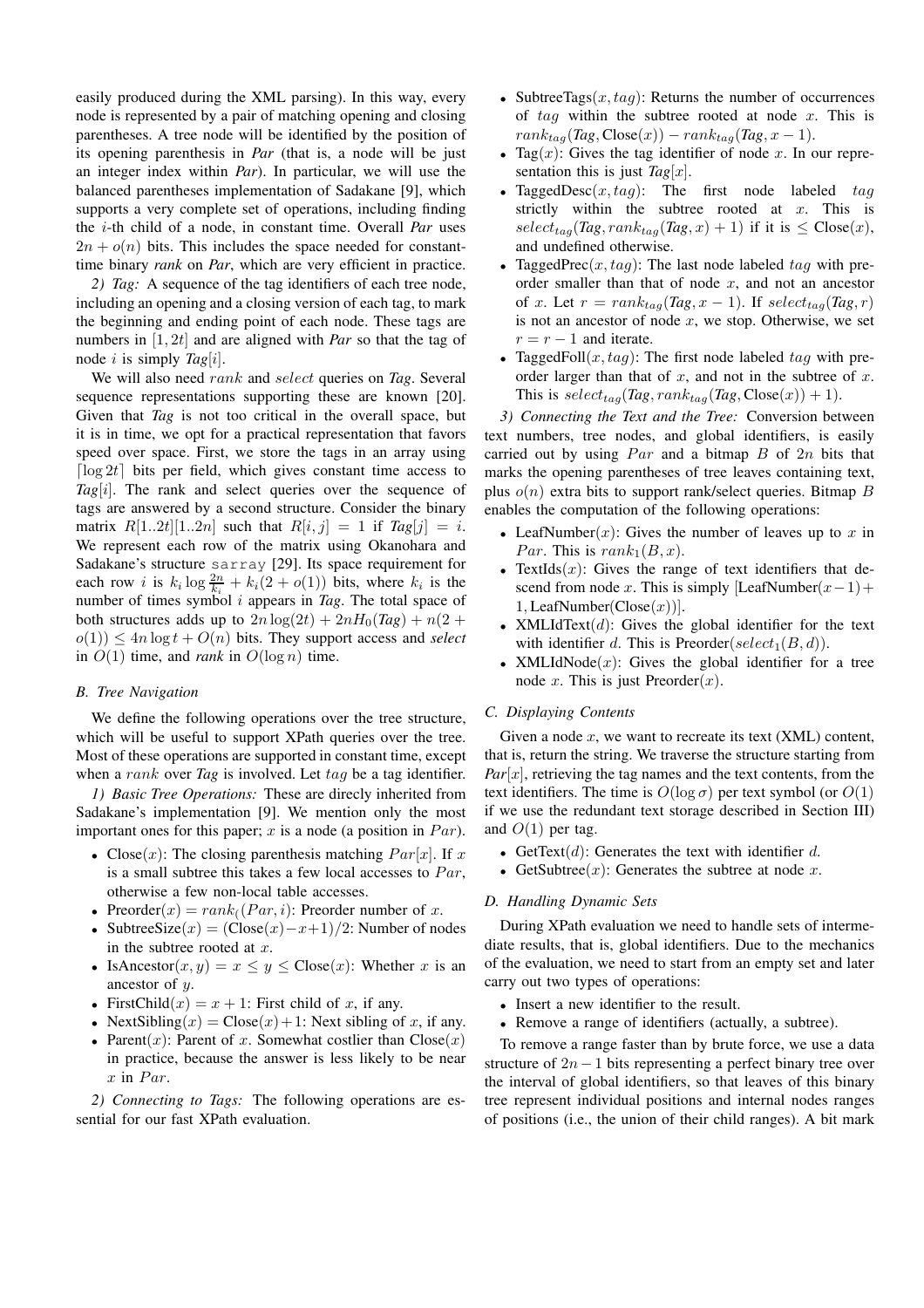at each such internal node can be set to zero to implicitly set all its range to zero. A position is in the set if and only if all of its path from the root to it is not zero. Thus one can easily insert elements in  $O(\log n)$  time, and remove ranges within the same time, as any range can be covered with  $O(\log n)$ binary tree nodes.

# V. XPATH QUERIES

The aim is to support a practical subset of XPath, while being able to guarantee efficient evaluation based on the data structures described before. As a first shot, we target the "Core XPath" subset [12] of XPath 1.0. It supports all 12 navigational axes, all node tests, and filters with Boolean operations (and, or, not). In our prototype implementation, all axes have been implemented, but only part of the forward fragment (consisting of child and descendant) has been fully optimized. We therefore focus here only on these two axes. A node test (non-terminal NodeTest below) is either the wildcard  $('*)$ , a tag name, or a node type test, i.e., one of text() or node(); the node type tests comment() and processinginstruction() are not supported in our current prototype. Of course, we support all text predicates of XPath 1.0, i.e., the =, contains, and starts-with predicates. Here is an EBNF for Core XPath.

| Core         |                           | $\therefore$ Location Path   '/' Location Path       |  |  |  |  |  |  |  |  |  |
|--------------|---------------------------|------------------------------------------------------|--|--|--|--|--|--|--|--|--|
| LocationPath |                           | $\therefore$ LocationStep ('/' LocationStep)*        |  |  |  |  |  |  |  |  |  |
| LocationStep |                           | $ ::=$ Axis ": Node Test"                            |  |  |  |  |  |  |  |  |  |
|              |                           | Axis '::' NodeTest '[' Pred ']'                      |  |  |  |  |  |  |  |  |  |
| Pred         | $\mathbb{C} = \mathbb{C}$ | Pred 'and' Pred   Pred 'or' Pred                     |  |  |  |  |  |  |  |  |  |
|              |                           | 'not' '(' Pred ')' $\vert$ Core $\vert$ '(' Pred ')' |  |  |  |  |  |  |  |  |  |

A *data value* is the value of an attribute or the content of a text node. Here, all data values are considered as strings. If an XPath expression selects only data values, i.e., its final location step is the attribute-axis or a text() test, then we call it a *value expression*. Our XPath fragment ("Core+"), consists of Core XPath plus the following data value comparisons which may appear inside filters (that is, may be generated by the nonterminal Pred of above). Let  $w$  be a string and  $p$  a value expression; if  $p$  equals . (dot) or self and the XPath expression to the left of the filter is a value expression, then  $p$  is a value expression as well.

- $p = w$  (equality): tests if a string selected by p is equal to w.
- contains $(w, p)$ : tests if the string w is contained in a string selected by  $p$ .
- starts-with $(p, w)$ : tests if the string w is a prefix of a string selected by  $p$ .

#### *A. Tree Automata Representation*

It is well-known that Core XPath can be evaluated using tree automata; see, e.g., [30] and [31]. Here we use alternating tree automata (as in [32]). Such automata work with Boolean formulas over states, which must become satisfied for a transition to fire. This allows much more compact representation of queries through automata, than ordinary tree automata (without formulas). Our tree automata work over a binary tree view of

$$
\overline{\mathcal{R}}_1, \overline{\mathcal{R}}_2, t' \vdash_{\mathcal{A}} \top = (\top, \emptyset) \text{ (true)} \quad \overline{\mathcal{R}}_1, \overline{\mathcal{R}}_2, t' \vdash_{\mathcal{A}} \phi = (b, R) \quad \text{(not)}
$$
\n
$$
\mathcal{R}_1, \mathcal{R}_2, t' \vdash_{\mathcal{A}} \phi_1 = (b_1, R_1)
$$
\n
$$
\mathcal{R}_1, \mathcal{R}_2, t' \vdash_{\mathcal{A}} \phi_1 = (b_1, R_1)
$$
\n
$$
\mathcal{R}_1, \mathcal{R}_2, t' \vdash_{\mathcal{A}} \phi_1 = (b_1, R_1)
$$
\n
$$
\mathcal{R}_1, \mathcal{R}_2, t' \vdash_{\mathcal{A}} \phi_1 \lor \phi_2 = (b_1, R_1) \quad \mathcal{Q}(b_2, R_2) \quad \text{(or)}
$$
\n
$$
\mathcal{R}_1, \mathcal{R}_2, t' \vdash_{\mathcal{A}} \phi_1 = (b_1, R_1)
$$
\n
$$
\mathcal{R}_1, \mathcal{R}_2, t' \vdash_{\mathcal{A}} \phi_1 = (b_1, R_1)
$$
\n
$$
\mathcal{R}_1, \mathcal{R}_2, t' \vdash_{\mathcal{A}} \phi_1 \land \phi_2 = (b_1, R_1) \otimes (b_2, R_2) \quad \text{(and)}
$$
\n
$$
\mathcal{q} \in \text{dom}(\mathcal{R}_i)
$$
\n
$$
\mathcal{R}_1, \mathcal{R}_2, t' \vdash_{\mathcal{A}} \phi_1 \land \phi_2 = (b_1, R_1) \otimes (b_2, R_2) \quad \text{(and)}
$$
\n
$$
\mathcal{q} \in \text{dom}(\mathcal{R}_i)
$$
\n
$$
\mathcal{R}_1, \mathcal{R}_2, t' \vdash_{\mathcal{A}} \phi_1 = (\top, \mathcal{R}(q)) \quad \text{for } i \in \{1, 2\} \quad \text{(left, right)}
$$
\n
$$
\mathcal{R}_1, \mathcal{R}_2, t' \vdash_{\mathcal{A}} \phi_
$$

the XML tree where the left child is the first child of the XML node and the right child is the next sibling of the XML node.

*Definition 5.1 (Non-deterministic marking automaton):* An automaton A is a tuple  $(\mathcal{L}, \mathcal{Q}, \mathcal{I}, \delta)$ , where  $\mathcal L$  is the infinite set of all possible tree labels,  $Q$  is the finite set of states,  $\mathcal{I} \subseteq \mathcal{Q}$  is the set of initial states, and  $\delta : \mathcal{Q} \times 2^{\mathcal{L}} \to F$  is the transition function, where  $F$  is a set of Boolean formulas. A *Boolean formula*  $\phi$  is generated by the following EBNF.

$$
\begin{array}{ll}\n\phi & ::= & \top \mid \bot \mid \phi \lor \phi \mid \phi \land \phi \mid \neg \phi \mid a \mid p \quad \text{(formula)} \\
a & ::= & \downarrow_1 q \mid \downarrow_2 q \quad \text{(atom)}\n\end{array}
$$

where  $p \in P$  is a built-in *predicate* and q is a state. We call F the set of well-formed formulas.

*Definition 5.2 (Evaluation of a formula):*

Given an automaton  $A$  and an input tree  $t$ , the evaluation of a formula is given by the judgement  $\mathcal{R}_1, \mathcal{R}_2, t' \vdash_{\mathcal{A}} \phi = (b, R)$ 

where  $\mathcal{R}_1$  and  $\mathcal{R}_2$  are mappings from states to sets of subtrees of t, t' is a subtree of t,  $\phi$  is a formula,  $b \in \{\top, \bot\}$  and  $R$  is a set of subtrees of  $t$ . We define the semantics of this judgment by the mean of inference rules, given in Fig. 2.

These rules are pretty straightforward and combine the rules for a classical alternating automaton, with the rules of a marking automaton. Rule **(or)** and **(and)** implements the Boolean connective of the formula and collect the marking found in their true sub-formulas. Rules **(left)** and **(right)** (written as a rule schema for concision) evaluate to true if the state q is in the corresponding set. Intuitively,  $\mathcal{R}_1$  (resp.  $\mathcal{R}_2$ ) is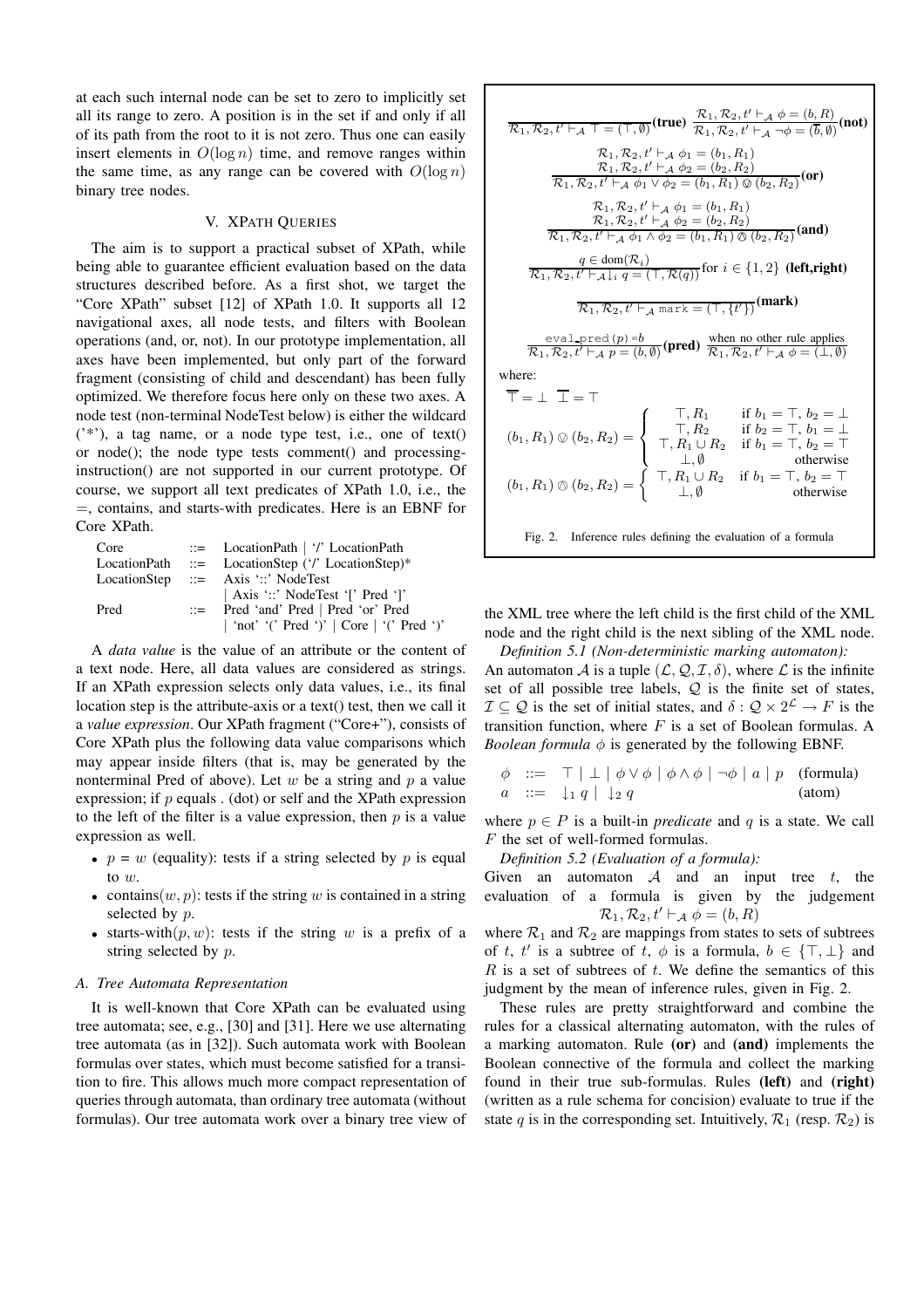the set of states accepted in the left (resp. right) subtree of the input tree. Rule **(pred)** supposes the existence of an evaluation function for built-in predicates. Among the latter, we suppose the existence of a special predicate, mark which evaluates to ⊤ and returns the singleton set containing the current subtree. We can now give the semantics of an automaton, by the means of a *run function*.

*Algorithm 5.1 (Top-down run function):* **Input:**  $A = (\mathcal{L}, \mathcal{Q}, \mathcal{I}, \delta), t, r$  **Output:**  $\mathcal{R}$ where  $A$  is the automaton,  $t$  the input tree,  $r$  a set of states and  $R$ a mapping from states of  $Q$  to sets of subtrees of t and such that dom $(\mathcal{R}) \subseteq r$ .

1 function  $top\_down\_run A t r =$ 

2 if t is the empty tree then return  $\emptyset$  else

3 let *trans* = {
$$
(q, \ell) \rightarrow \phi \mid q \in r
$$
 and Tag( $t$ )  $\in \ell$ } in

- 4 let  $r_i = \{q \mid \downarrow_i q \in \phi, \forall \phi \in trans\}$  in
- 5 let  $\mathcal{R}_1$  = *top\_down\_run* A FirstChild(*t*)  $r_1$ 6 and  $\mathcal{R}_2$  = *top\_down\_run* A NextSibling(*t*)  $r_2$
- 

$$
7 \quad \text{in return} \quad \mathcal{D} \quad \mathcal{I}
$$

8 
$$
\{q \mapsto R \mid \mathcal{R}_1, \mathcal{R}_2, t \vdash_{\mathcal{A}}, \phi = (\top, R),
$$
  

$$
\forall (q, \ell \rightarrow \phi) \in trans
$$

This algorithm works in a very general setting. Considering any subtree t of our input tree, let  $R$  be the result of top down run $(A, t, Q)$ . Then dom $(R)$  is the set of states which accepts t and  $\forall q \in \text{dom}(\mathcal{R})$ ,  $\mathcal{R}(q)$  is the set of subtrees of  $t$  *marked* during a run starting from  $q$  on the tree  $t$ . It is easy to see that the evaluation of top down run( $A, t, r$ ) takes time  $O(|A| \times |t|)$ , provided that the operations  $\otimes$ ,  $\otimes$  and eval pred can be evaluated in constant time.

#### *B. From XPath to Automata*

The translation from XPath to alternating automata is simple and can be done in one pass through the parse tree of the XPath expression. Roughly speaking, the resulting automaton is "isomorphic" to the original query (and has approximately the same size). All our optimization discussed later are *on-the-fly* algorithms; for instance, we only determinize the automaton during its run on the input tree. We illustrate the process by giving a query and its corresponding automaton. Consider the query /descendant::listitem/descendant::keyword. The corresponding automaton is  $A = (\mathcal{L}, \{q_0, q_1\}, \{q_0\}, \delta)$ where  $\delta$  contains the following transitions:

$$
\begin{array}{ccccccccc}\n1 & q_0, \{ \text{listitem} \} \rightarrow \downarrow_1 q_1 & 4 & q_1, \{ \text{keyword} \} \rightarrow \text{mark} \\
2 & q_0, \mathcal{L} - \{ \textcircled{\scriptsize{e}}, \text{\#} \} & \rightarrow \downarrow_1 q_0 & 5 & q_1, \mathcal{L} - \{ \textcircled{\scriptsize{e}}, \text{\#} \} \rightarrow \downarrow_1 q_1 \\
3 & q_0, \mathcal{L} & \rightarrow \downarrow_2 q_0 & 6 & q_1, \mathcal{L} & \rightarrow \downarrow_2 q_1\n\end{array}
$$

The automaton starts in state  ${q_0}$  and traverses the tree until it finds a subtree labeled listitem. At such a subtree, the automaton changes to state  $\{q_0, q_1\}$  on the left subtree (because it is non-deterministic and two transitions fire), looking for a tag keyword or possibly another tag listitem and it will recurse on the right subtree in state  $\{q_0\}$  again. Transitions 2 and 5 make sure that, according to the semantics of the descendant axis, only element nodes (and not text or attributes) are considered. If, in state  $\{q_0, q_1\}$  it finds a node labeled keyword then this node is marked as a result node.

# *C. General Optimizations, On-the-fly Determinisation*

In Algorithm 5.1 the most expensive operation is in Line 11, which is evaluating the set of possible transitions and accumulating the mappings. First, note that only the states outside of filters actually accumulate nodes. All other states always yield empty bindings. Thus we can split the set of states into marking and regular states. This reduces the number of  $\oslash$  and ? operations on result sets. Note also that given a transition  $q_i, \ell \rightarrow \downarrow_1 q_j \vee \downarrow_2 q_k$  where  $q_i, q_j$  and  $q_k$  are marking states, all nodes accumulated in  $q_i$  are subtrees of the left subtree of the input tree. Likewise, all the nodes accumulated in  $q_k$ are subtrees of the right subtree of the input tree. Thus both sets of nodes are disjoint. Therefore, we do not need to keep sorted sets of nodes but only need sequences which support  $O(1)$  concatenation. Thus, computing the union of two result sets  $R_j$  and  $R_k$  can be done in constant time and therefore  $\oslash$ and  $\oslash$  can be implemented in constant time.

Another important practical improvement exploits the fact that the automata are very repetitive. For instance if an XPath query does not contain any data value predicate (such as contains) then its evaluation only depends on the tags of the input tree. We can use this to our advantage to *memoize* the results based on the tag of the input tree and the set  $r$ . Indeed, the set  $r$  and the tag of the input tree  $t$  uniquely define the set *trans* of possible transitions. So instead of computing such a set at every step, we can cache it in a hashtable where the key is the pair  $(Tag(t),r)$ ; this corresponds to an on-the-fly determinization of automata. We can apply a similar technique for the other expensive operation, that is, the evaluation of the set of formulas. This operation can be split in two parts: the evaluation of the formulas and the propagation of the result sets for the corresponding marking states. Again, if the formulas do not contain data value predicates, then their value only depends on the states present in  $\mathcal{R}_1$  and  $\mathcal{R}_2$ , the results of the recursive calls. Using the same technique, we can memoize the results in a hash table indexed by the key  $(\text{dom}(\mathcal{R}_1), \text{dom}(\mathcal{R}_2))$ . This hash table contains the pair dom $(\mathcal{R})$  of the states in the result mapping and a sequence of affectation to evaluate, of the form  $[q_i:=\text{concat}(q_i, q_k), \dots]$ , which represents results that need to be propagated between the different marking states. Another optimization is for the result set associated with the initial state of the automaton, which is answer of the query. This result set is "final" in the sense that anything that was propagated up to it will be in the result of the query. We can exploit this fact and use a more compact data-structure for this set of results (for instance the one described in Section IV-D). Thus we can trade time complexity (since insertion is  $O(log(n))$  in this structure) for space. Using this scheme, we are able to answer queries containing billions of result nodes using little memory.

#### *D. Leveraging the Speed of the Low-Level Interface*

Conventionally, the run of a tree automaton visits every node of the input tree. This is for instance the behaviour of the tree automata presented in [30], which performs two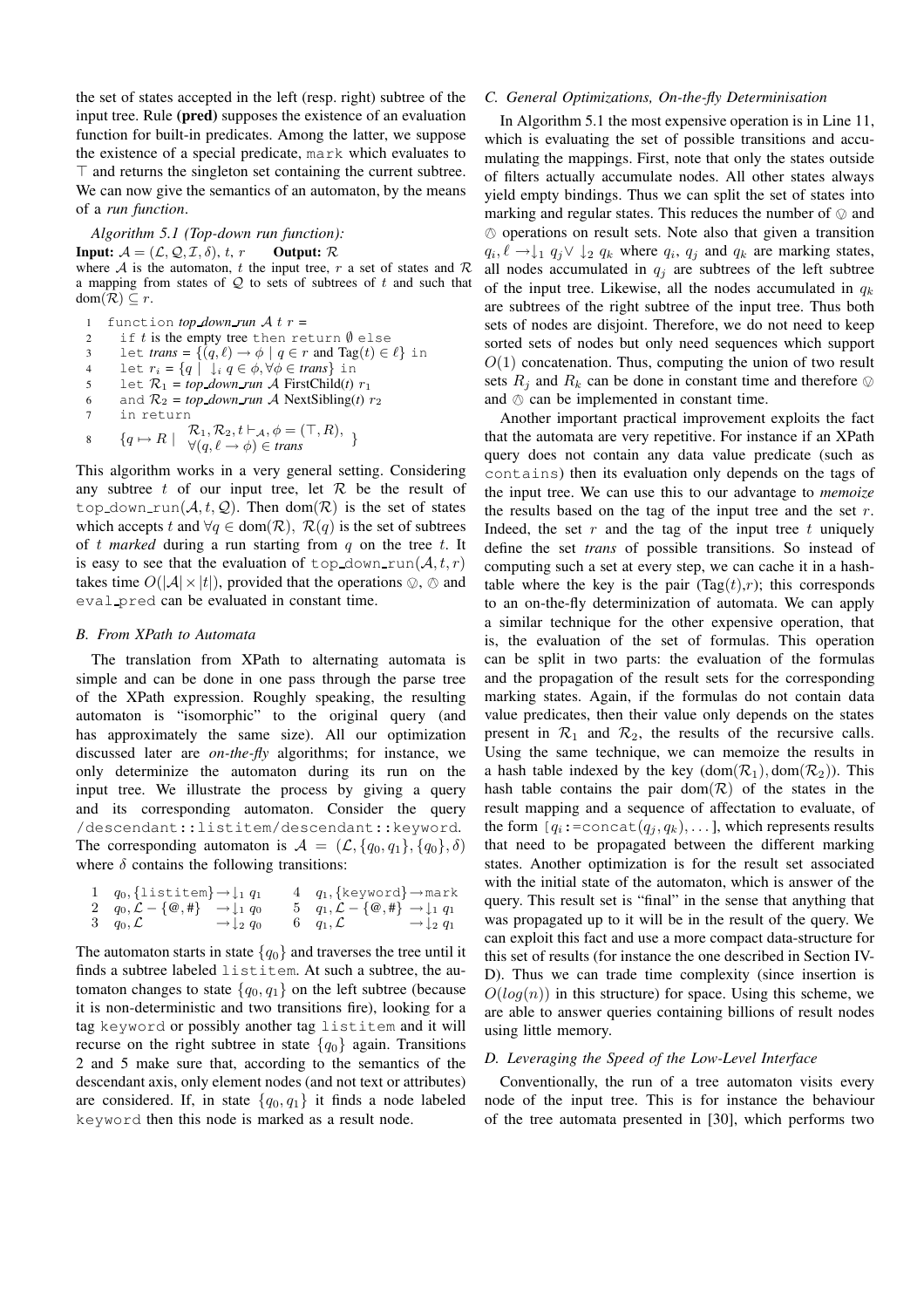scans of the whole XML document (the latter being stored on disk in a particular format). For highly efficient XPath evaluation, this is not good enough and we must find ways to restrict the run to the nodes that are "relevant" for the query (this is precisely what is also done through "partitioning and pruning" in the staircase join [33]). Consider the query /descendant::listitem/descendant::keyword of before. Clearly, we only care about listitem and keyword nodes for this query, and how they are situated with respect to each other. This is precisely the information that is provided through the TaggedDesc and TaggedFoll functions of the tree representation. These functions allow us to have a "contracted" view of the tree, restricted to nodes with certain labels of interest (but preserving the overall tree structure). For instance, to solve the above query we can call TaggedDesc(Root,listitem) which selects the first listitem-node x. Now we can apply recursively TaggedDesc(x, keyword) and TaggedFoll(y,keyword) in order to select all keyworddescendants of  $x$ . We do this optimization of "jumping run" based on the automaton: for a given set of states of the automaton we compute the set of relevant transitions which cause a state change.

*Bottom-up run:* While the previous technique works well for tree-based queries it still remains slow for value-based queries. For instance, consider the query //listitem//keyword[contains(.,"Unique")]. The text interface described in Section III can answer the string query very efficiently returning the set of text nodes matching this *contains* query. It is also able to count globally the number of such results. If this number is low, and in particular smaller than the number of listitem or keyword tags in the document (which can also be determined efficiently through the tree structure interface), then it would be faster to take these text nodes as starting point for query evaluation and test if their path to the root matches the XPath expression //listitem//keyword. This scheme is particularly useful for text oriented queries with low selectivity. However, it also applies for tree only queries: imagine the query //listitem//keyword on a tree with many listitem nodes but only a few keyword nodes. We can start bottom-up by jumping to the keyword nodes and then checking their ancestors for listitem nodes.

To achieve this goal, we devise a real bottom-up evaluation algorithm of an automaton. The algorithm takes an automaton and a sequence of potential matching nodes (in our example, the text nodes containing the string "Unique"). It then moves up to the root, using the parent function and checks that the automaton arrives at the root node in its initial state  $q_i$ . The technique used is similar to shift-reduce parsing. Consider a sequence  $[t_1, \ldots, t_n]$  (ordered in pre-order) of potentially matching subtrees. In our previous example these were text nodes but this is not a necessary condition. The algorithm starts on tree  $t_1$ . First, if the tree is not a leaf, we call the top down run function on  $t_1$  with  $r = Q$ . This returns the mapping  $\mathcal{R}_1$  of all states accepting  $t_1$ . We now want to move from  $t_1$  upwards to the document root, starting

with states dom $(\mathcal{R}_1)$ . Once we arrive at a node  $t'_1$  which is an ancestor of the next potential matching subtree  $t_2$ , we stop at  $t'_1$  and start the algorithm on  $t_2$  until it reaches  $t'_1$ . Once this is done, we can merge both mappings and continue upwards until we reach the root or a common ancestor of  $t_1$ and  $t_3$ , and so on. The idea of *merging* the runs at the lowest common ancestor makes sure that we never touch any node more than once, during a bottom-up run. We now give formally the bottom up algorithm.

*Algorithm 5.2 (Bottom-up run function):*

#### **Input:** A, s **Output:** R

where  $A$  is an automaton,  $s$  a sequence of subtrees of the input tree, and R a mapping from states of  $\tilde{\mathcal{A}}$  to subtrees of the input tree.

```
1 function bottom_up_run A s =2 if s = [] then return \emptyset else
 3 let t,s' = hd(s), t l(s) in
4 let R = top\_down\_run A t Q in5 let \mathcal{R}', s'' = match\_above \mathcal{A} \text{ } t \text{ } s' \mathcal{R} \text{ } # \text{ } \text{in}6 \mathcal{R}' \cup (bottom\_up\_run \; \mathcal{A} \; s'')7
8 function match_above \mathcal{A} t s \mathcal{R}_1 stop =
9 if t = stop then \mathcal{R}_1, s else
10 let pt = Parent(t) in
11 let \mathcal{R}_2, s' =
12 if s = [] or not (IsAncestor(pt, hd(s)))
13 then \emptyset, selse
14 let t_2, s' = hd(s), t_1(s) in
15 let R = top\_down\_run A t_2 Q in16 match above A 2 s
′ R pt in
17 let trans = \{q, \ell \to \phi \mid \begin{array}{c} \exists q' \in dom(\mathcal{R}_i)s.t. \downarrow_i q' \in \phi \\ l \text{ abol}(m) \in \ell \end{array} \right)\begin{array}{l}\n\exists q \in \text{dom}(\mathcal{M}) \text{ s.t. } \{i \mid q \in \varphi\}\n\\ \n\text{label}(pt) \in \ell\n\end{array}18 in
19 let \mathcal{R}' = \{q \mapsto R \mid \begin{array}{c} \mathcal{R}_1, \mathcal{R}_2, t \vdash_{\mathcal{A}}, \phi = (\top, R), \\ \forall (q, \ell \rightarrow \phi) \in trans \end{array} \}20 in
21 match above A pt s′ R′
stop
```
The first function in Algorithm 5.2 iterates the function match above on every tree in the sequence s. The match above function is the one "climbing-up" the tree. We assume that the Parent $(\_)$  function returns the empty tree when applied to the root node. If the input tree is not equal to the tree *stop* (which is initially the empty tree #, allowing to stop only after the root node has been processed) then we first check whether the next (we use the function hd and  $t \perp$ which returns the first element of the list and its tail) potential tree is a descendant of our parent (Line 14). If it is so, then we pause for the current branch and recursively call *match above* with our parent as *stop* tree. Once it returns, we compute all the possible transitions that the automata can take from the parent node to arrive on the left and right subtree with the correct configuration (Line 21). Once this is done, we *merge* both configuration using the same computation as in the top-down algorithm (Line 23). Finally, we recursively call match above on the parent node, with the new configuration and sequence of potential matching nodes (Line 25).

#### VI. EXPERIMENTAL RESULTS

We have implemented a prototype XPath evaluator based on the data structures and algorithms presented in previous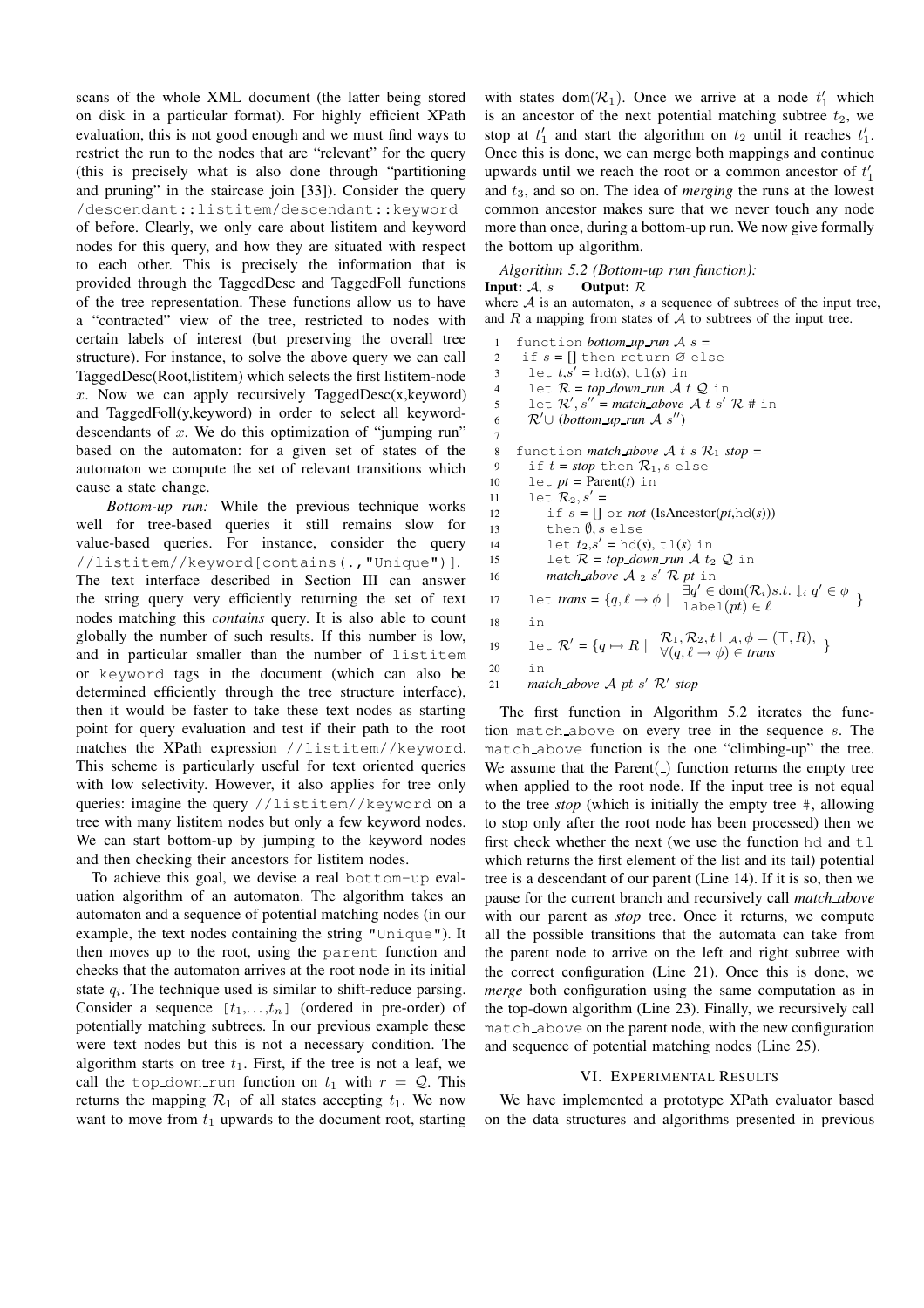sections. Both the tree structure and the FM-Index were developed in C++, while the XPath engine was written using the Objective Caml language.

# *A. Protocol*

To validate our approach, we benchmarked our implementation against two other well established XQuery implementations, namely MonetDB/XQuery and Qizx/DB. We describe our experimental settings hereafter.

*Test machine:* Our test machine features an Intel Core2 Xeon processor at 3.6Ghz, 3.8 GB of RAM and a S-ATA hard drive. The OS is a 64-bit version of Ubuntu Linux. The kernel version is 2.6.27 and the file system used to store the various files is ext3, with default settings. All tests were run on a minimal environment where only the tested program and essential services were running. We used the standard compiler and libraries available on this distribution (namely g++ 4.3.2, libxml2 2.6.32 for document parsing and OCaml 3.11.0).

*Qizx/DB:* We used version 3.0 of Qizx/DB engine (free edition), running on top of the 64-bit version of the JVM (with the -server flag set as recommended in the Qizx user manual). The maximal amount of memory of the JVM set to the maximal amount of physical memory (using the  $-\text{Xmx}$ ) flag). We also used the flag  $-r$  of the Qizx/DB command line interface, which allows us to re-run the same query without restarting the whole program (this ensures that the JVM's garbage collector and thread machinery do not impact the performances). We used the timing provided by Qizx debugging flags, and reported the *serialization time* (which actually includes the materialization of the results in memory and the serialization).

*MonetDB/XQuery:* We used version Feb2009-SP2 of MonetDB, and in particular, version 4.28.4 of MonetDB4 server and version 0.28.4 of the XQuery module (*pathfinder*). We used the timing reported by the " $-t$ " flag of MonetDB client program, mclient. We kept the materialization time and the serialization time separated.

*Running times and memory reporting:* For each query, we kept the best of five runs. For Qizx/DB, each individual run consists of two repeated runs (" $-r$  2"), the second one being always faster. For MonetDB, before each batch of five runs, the server was exited properly and restarted. We excluded from the running times the time used for loading the index into main memory (based on the engines timing reports). We monitored the memory the *resident set size* of each process, which correspond to the amount of process memory actually mapped in physical memory. For MonetDB, we kept track of the memory usage of both server and client. The peak of memory reported was the maximum of the sum of client's memory plus server's memory use, at the same instant.

For the tests where serialization was involved, we serialized to the /dev/null device (that is, all the results were discarded without causing any output operation).

### *B. Indexing*

Our implementation features a versatile index. It is divided into three parts. First, the tree representation composed of the



parenthesis structure, as well as the tag structure. Second, the FM-Index encoding the text collection. Third, the auxiliary text representation allowing fast extraction of text content.

It is easy to determine from the query which parts of the index are needed in order to solve it, and thus load only those into main memory. For instance, if a query only involves tree navigation, then having the FM-Index in memory is unnecessary. On the other hand, if we are interested in very selective text-oriented queries, then only the tree part and FM-Index are needed (both for counting and serializing the results). In this case, serialization is a bit slower (due to the cost of text extraction from the FM-Index) but remains acceptable since the number of results is low.

Figure 3 reports the construction time and memory consumption of the indexing process, the loading time from disk into main memory of a constructed index and a comparison between the size of the original document and the size of our in-memory structures. For these indexes, a sampling factor  $l = 64$  (cf. Section III) was chosen. It should be noted that the size of the tree index plus the size of the FM-index is always less than the size of the original document.

It should be noted that although loading time is acceptable, it dominates query answering time. This is however not a problem for the use case we have targeted: a main memory query engine where the same large document is queried many times. As mentioned in the Introduction, systems such as MonetDB load their indexes only partially; this gives superior performance in a cold-cache scenario than our system.

#### *C. Tree Queries*

We benchmarked tree queries using the queries given in Fig. 4. Queries Q01 to Q11 were taken from the XPathMark benchmark [34], derived from the XMark XQuery benchmark suite. Q12 to Q16 are "crash tests" that are either simple (Q12 selects only the root since it always has at least one descendant in our files) or generate the same amount of results but with various intermediate result sizes. For this experiment we used XMark documents of size 116MB and 1GB. In the cases of MonetDB and Qizx, the files were indexed using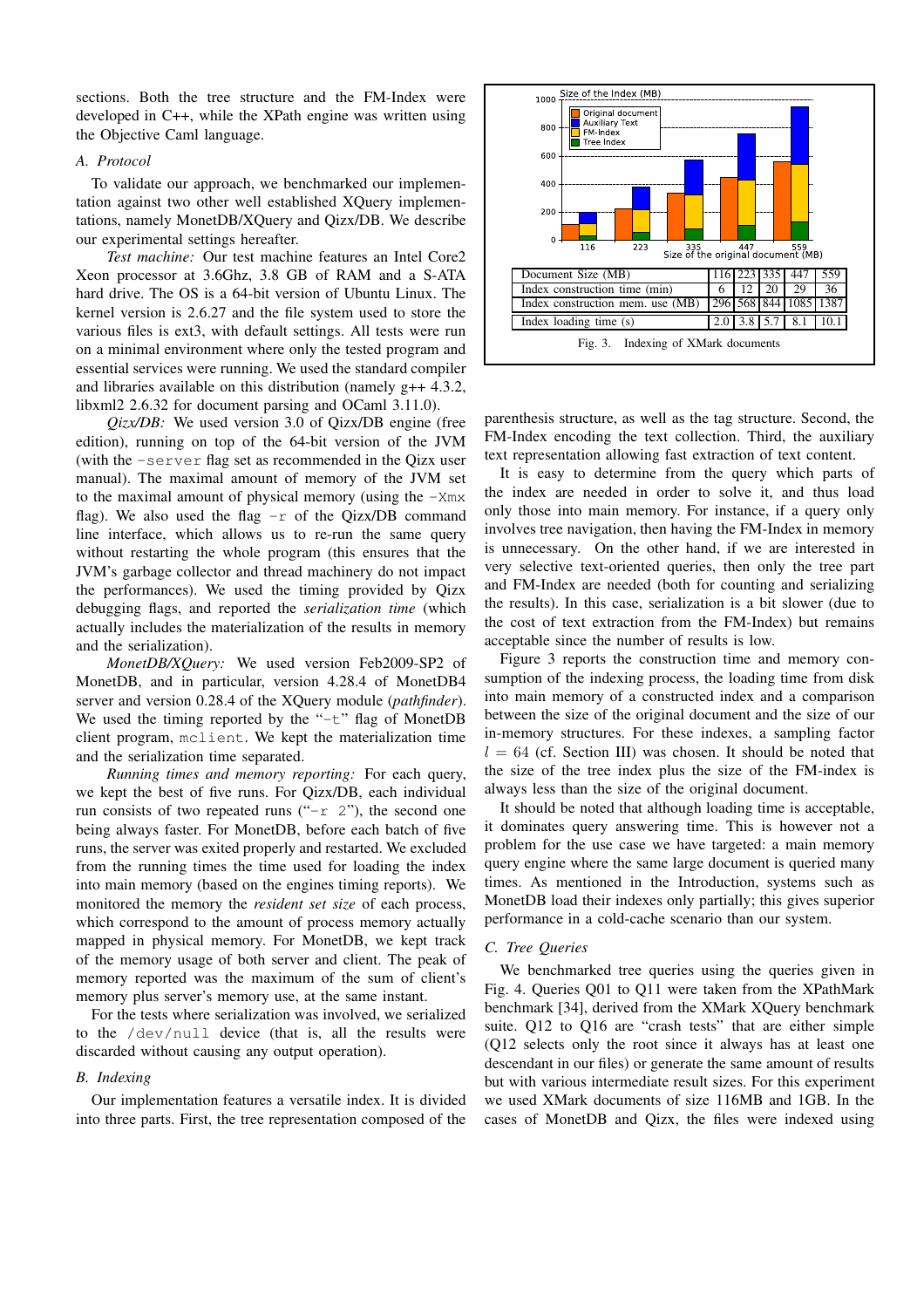



the default settings. Fig. 5 reports the running times for both counting and materialization (construction of a result set in memory) and serialization (the output of a result set). As previously mentioned, since Qizx interleaves serialization and materialization, therefore the timing we report include both. In this table, we marked in **bold** font the lowest materialization time for a given query and we underlined the materialization and serialization time whose sum was the lowest (or in other words underlined numbers correspond to the lowest overall execution time, excluding index loading).

We report in Fig. 6 the peak memory usage for each query, for the 116MB document.

From the results of Fig. 5, we see how the different

components of SXSI contribute to the efficient evaluation model. First, queries Q01 to Q06 —which are fully qualified paths— illustrate the sheer speed of the tree structure and in particular the efficiency of its basic operations (such as FirstChild and NextSibling, which are used for the child axis), as well as the efficient execution scheme provided by the automaton. Query Q07 to Q11 illustrate the impact of the jumping. Moreover, it shows that filters do not impact the execution speed: the conditions they express are efficiently checked by the formula evaluation procedure. Finally, Q12 to Q16 illustrate the robustness of our automata model. Indeed while such queries might seem unrealistic, the good performances that we obtain are only the consequence of using an automata model, which factors in its states all the necessary computation and thus do not materialize unneeded intermediate results. This, coupled together with the compact dynamic set of Section IV-D, allows us to keep a very low memory footprint even when the query returns a lot of results or that each step generates a lot of intermediate results (cf. Fig. 6).

It is well-known that MonetDB's policy is to use as much memory as available to answer queries efficiently and to preserve memory only if there is not enough physical memory available. Our goal by providing memory use experiment was not to argue that we would use less memory than e.g. MonetDB but rather to show that even though we remain memory conscious, we can outperform engines using a "greedier" memory policy.

# *D. Text Queries*

We tested the text capabilities of our XPath engine against the most advanced text oriented features of other query engines.

*Qizx/DB:* We used the newly introduced *Full-Text* extension of XQuery available in Qizx/DB v. 3.0. We tried to write queries as efficiently as possible while preserving the same semantics as our original queries. The query we used always gave better results than their pure XPath counterpart. In particular, we used the ftcontains text predicate [22] implemented by Qizx/DB. The ftcontains predicate allows one to express not only *contains*-like queries but also Boolean operations on text predicates, regular expression matching and so on. It is more efficient than the standard contains. In particular we used regular expression matching instead of of the starts-with and ends-with operators since the latter were slower in our experiments.

*MonetDB:* MonetDB supports some full-text capabilities through the use of the PF/Tijah text index ( [35]). However, this index only supports a complex about operator, similar to contains but returning *ranked* results by order of relevance. Although its semantics does not exactly match the one of contains, its execution is often faster while providing richer results. We measured MonetDB timings both for standard XPath operator and about.

Experiments were made on a 122MB Medline file. This file contains bibliographic information about life sciences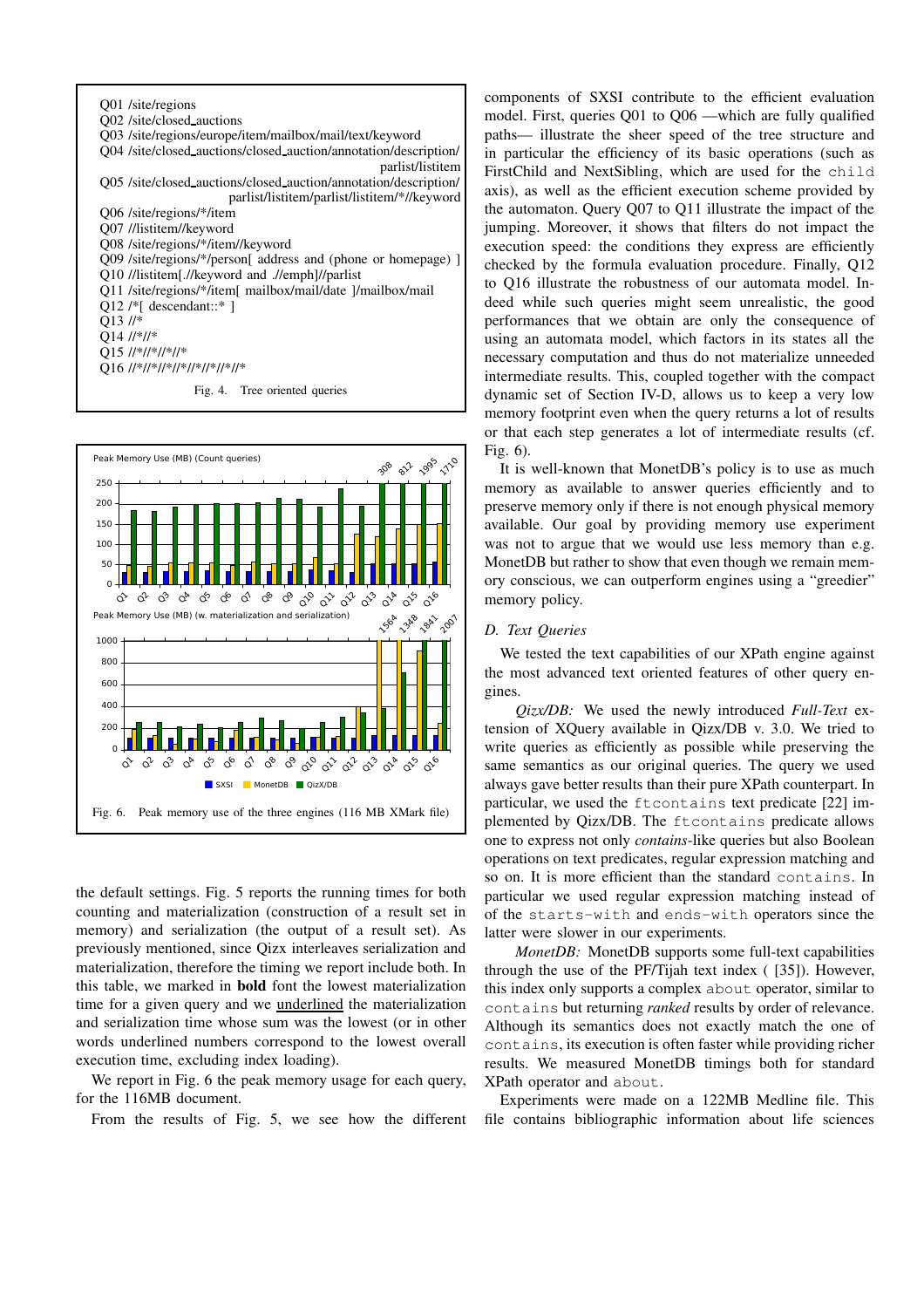|                                                | Q01                                                                                                                                 | Q <sub>02</sub> | Q <sub>03</sub> | Q04       | Q <sub>05</sub> | Q06   | Q07       | Q <sub>08</sub> | Q <sub>09</sub> | Q <sub>10</sub> | Q11       | Q12            | Q13        | Q14          | Q15          | Q16             |
|------------------------------------------------|-------------------------------------------------------------------------------------------------------------------------------------|-----------------|-----------------|-----------|-----------------|-------|-----------|-----------------|-----------------|-----------------|-----------|----------------|------------|--------------|--------------|-----------------|
| 116 MB Document, counting                      |                                                                                                                                     |                 |                 |           |                 |       |           |                 |                 |                 |           |                |            |              |              |                 |
| SXSI                                           |                                                                                                                                     |                 | 14              | 16        | 24              | 12    | 36        | 31              | 5               | 70              | 34        |                | 309        | 309          | 313          | 330             |
| MonetDB                                        |                                                                                                                                     |                 | 28              | 24        | 40              | 16    | 24        | 30              | 87              | 61              | 60        | 183            | 75         | 239          | 597          | 957             |
| Qizx                                           |                                                                                                                                     | 1               | 26              | 29        | 31              | 17    | 19        | 39              | 48              | 109             | 158       | 1              | 2090       | 8804         | 28005        | 34800           |
| 116 MB Document, materializing and serializing |                                                                                                                                     |                 |                 |           |                 |       |           |                 |                 |                 |           |                |            |              |              |                 |
| SXSI                                           |                                                                                                                                     |                 | <u> 15</u>      | <u>21</u> | 26              | 120   | 64        | 65              | <u>ى</u>        | 83              | <u>52</u> |                | 974        | 975          | 987          | $\frac{465}{2}$ |
|                                                | 198                                                                                                                                 | 66              | $\mathcal{I}$   | <u>36</u> |                 | 256   | 74        | 85              | 0.1             | 43              | 96        | 566            | 5847       | 5295         | 4076         | 573             |
| MonetDB                                        |                                                                                                                                     |                 | 28              | 27        | 40              | 16    | <u>25</u> | $\overline{25}$ | 29              | 88              | 60        | 179            | 71         | 238          | 591          | 966             |
|                                                | 672                                                                                                                                 | 208             | 10              | 76        | 10              | 671   | 90        | 81              | 0.1             | 104             | 181       | 1653           | 10023      | 8288         | 4959         | 667             |
| Qizx                                           | 3153                                                                                                                                | 1260            | 65              | 567       | 103             | 3487  | 1029      | 307             | 50              | 991             | 1179      | 8387           | 45157      | 44264        | 8181         | 21680           |
|                                                | 1 GB Document, counting                                                                                                             |                 |                 |           |                 |       |           |                 |                 |                 |           |                |            |              |              |                 |
| SXSI                                           | $\mathcal{D}_{\mathcal{L}}$                                                                                                         |                 | 107             | 149       | 207             | 79    | 665       | 342             | 5               | 990             | 317       | 2              | 4376       | 4371         | 4382         | 4500            |
| MonetDB                                        | 8                                                                                                                                   | 8               | 519             | 576       | 597             | 1557  | 3383      | 1623            | 1557            | 3719            | 1799      | 16274          | 7779       | 25493        | 60555        | 77337           |
| Qizx                                           |                                                                                                                                     |                 | 185             | 135       | 230             | 45    | 101       | 302             | 291             | 185             | 186       | 14             | 17368      | $++$         | $++$         | $++$            |
| 1 GB Document, materializing and serializing   |                                                                                                                                     |                 |                 |           |                 |       |           |                 |                 |                 |           |                |            |              |              |                 |
| <b>SXSI</b>                                    |                                                                                                                                     |                 | 140             | 238       | 256             | 1110  | 1654      | 771             | 5               | 1372            | 543       | $\overline{2}$ | 15246      | 15254        | 15461        | 6567            |
|                                                | 1920                                                                                                                                | 637             | 74              | 359       | 69              | 2488  | 727       | 835             | 0.1             | 411             | 927       | 5413           | 57880      | 51915        | 40103        | 5662            |
| MonetDB                                        | 8                                                                                                                                   | 8               | 587             | 617       | 648             | 1554  | 3405      | 1710            | 1600            | 3739            | 1810      | 18203          | $^{\star}$ | $^\star$     | $^{\star}$   | 80394           |
|                                                | 20999                                                                                                                               | 200770          | 22586           | 158548    | 37469           | 11740 | 53067     | 16360           | 0.1             | 43688           | 16882     | 26858          | $\star$    | $^\star$     | $^{\star}$   | 31818           |
| Qizx                                           | 29998                                                                                                                               | 9363            | 368             | 4517      | 417             | 29543 | 9061      | 1989            | 317             | 8452            | 9424      | 74843          | 414086     | $\star\star$ | $\star\star$ | $\star\star$    |
|                                                | $\star\star$ : Oizx/DB ran out of memory.<br>$++$ : Running time exceeded 20 minutes<br>$\star$ : MonetDB server ran out of memory. |                 |                 |           |                 |       |           |                 |                 |                 |           |                |            |              |              |                 |

We mark in **bold face** the fastest query execution time and we **underline** the fastest execution and serialization time.

Fig. 5. Running time for the tree based queries (in milliseconds)



and biomedical publications. This test file featured 5,732,159 text elements, for a total amount of 95MB of text content. Fig. 7 shows the text queries we tested. We used count queries for both MonetDB and Qizx —enclosing the query in an fn: count () predicate— while in our implementation we ran the queries in "materialization" mode but without serializing the output. The table in Fig. 8 summarizes the running times for each query. As we target very selective text queries, we also give, for each query, the number of results it returned. Since for these queries our automata worked in "bottom-up" mode, we detail the two following operations:

- Calling the text predicate *globally* on the text collection, thus retrieving all the probable matches of the query (*Text query* line in the table of Fig. 8)
- Running the automaton bottom up from the set of probable matches to keep those satisfying the path expression



#### (*Automaton run* line in the table of Fig. 8)

As it is clear from the experiments the bottom-up strategy pays off. The only down-side of this approach is that the automaton uses Parent moves, which are less efficient than FirstChild and NextSibling. This is clear in queries T7 and T8 where the increase in number of results makes the relative slowness of the automata more visible. However our evaluator still outperforms the other engines even in those cases.

#### *E. Remarks*

We also compared with Tauro [3]. Yet, as it uses a tailored query language, we could not produce comparable results.